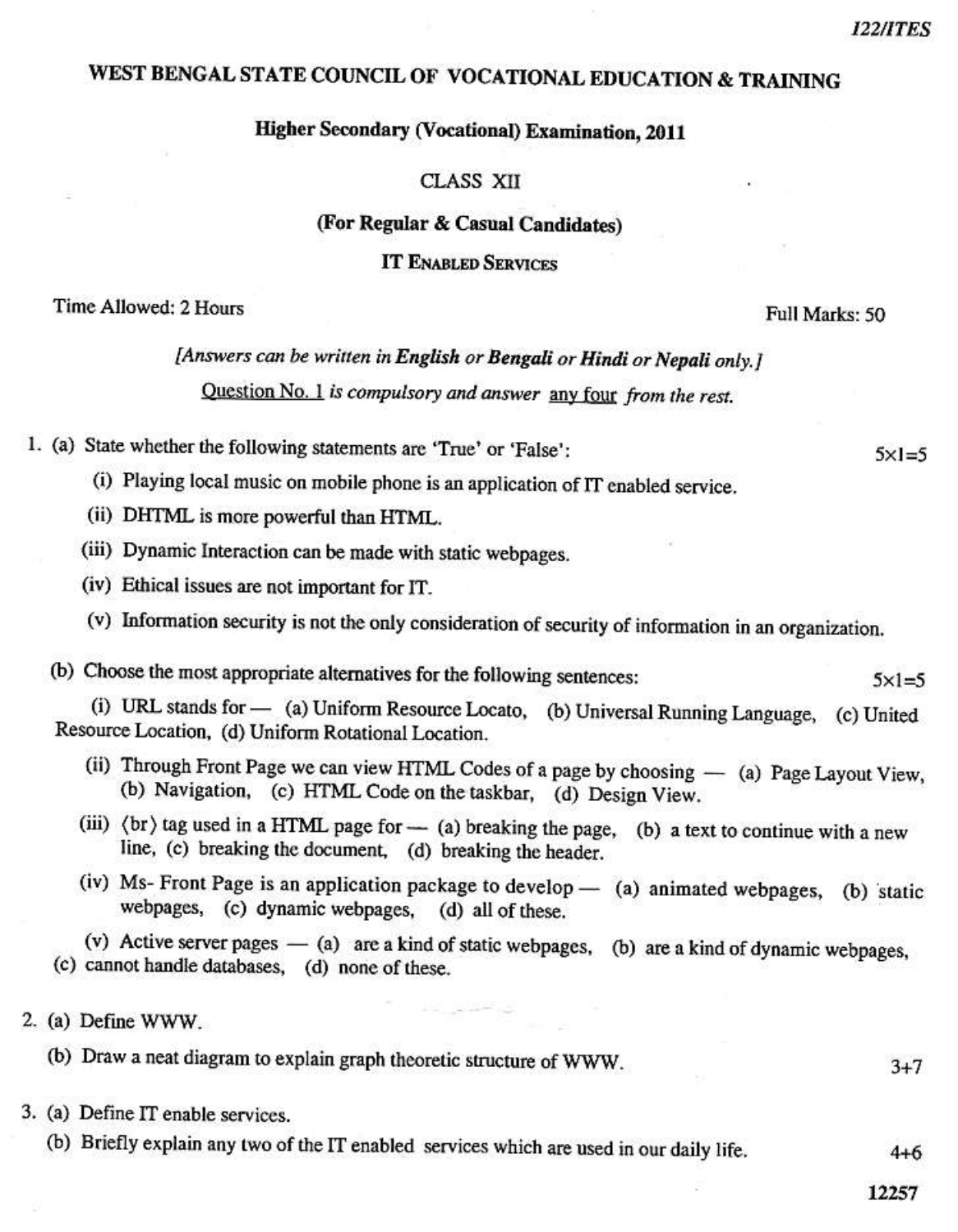- 4. (a) Describe the utility of information security.
	- (b) Define the laws and ethics involved in information security.
- 5. (a) Define 'tag' in HTML. Describe any two of them with their uses.
	- (b) Write down the Codes in HTML to create a page named as 'index. html' which will support the following features:
		- (i) Display the name and address of your Institute.
		- (ii) Display a hyperlink named as 'picture' at the bottom of the page.
		- (iii) On clicking this hyperlink 'picture', a picture of your Institute will be displayed (assume that the name  $(2+3)+5$ of the picture file stored as 'Inst. BMP'.
- 6. (a) What are the purposes of 'Frame' in HTML?
	- (b) Briefly describe the layout view of Dreamweaver.
	- (c) Define atleast four toots with their uses associated with Dreamweaver.
- 7. Write short notes (any two):
	- (a) E-Commerce,
	- (b) Clustering Techniques,
	- (c) Image Compression,
	- (d) Law and Policies.

### [Bengali Version]

(বাংলা অথবা ইংরাজী অথবা হিন্দী অথবা নেপালীতে উত্তর লেখা যাবে।)

# প্রথম প্রশ্নটির উত্তর দেওয়া আবশিক।

পরবর্তী প্রশ্নণ্ডলোর মধ্যে থেকে যে কোন <u>চার</u>টি প্রশ্নের উত্তর দাও।

- ১। (ক) নিম্নলিখিত বাক্যগুলি সঠিক হলে 'হ্যাঁ' নতুবা 'না' লিখতে হবে ঃ
	- (i) স্থানীয় অবস্থায় মোবাইল ফোনে গান শোনা একটি IT enabled services-এর প্রয়োগ।
	- (ii) HTML-এর তুলনায় DHTML শক্তিশালী।
	- (iii) স্ট্যাটিক ওয়েব পেজের সাথে ডায়নামিক সম্পর্ক স্থাপন করা সম্ভব।
	- (iv) IT-তে এথিক্যাল ইস্যুগুলি গুরুত্বপূর্ণ নয়।
	- (v) কোন একটি সংস্থার ইনফরমেশন সিক্যুরিটিই শুধুমাত্র ইনফরমেশনের সিক্যুরিটির বিবেচ্য হতে পারে না।
	- (খ) উপযুক্ত বিকল্প চয়নের মাধ্যমে নিম্নলিখিত বাক্যগুলি সম্পূর্ণ কর ঃ
		- (i) URL মানে হল— (অ) ইউনিফর্ম রিসোর্স লোকেটর, (আ) ইউনিভার্সাল রানিং ল্যাঙ্গুয়েজ, ইউনাইটেড  $(3)$ রিসোর্স লোকেশন, (ঈ) ইউনিফর্ম রোটেশনাল লোকেশন।
		- (ii) ফ্রন্ট পেজের সাহায্যে আমরা নিম্নলিখিত চয়নের মাধ্যমে কোন্ পেজের HTML-এর কোড দেখতে পারি (অ) পেজ লে আউট ভিউ, (আ) নেভিগেশন ভিউ, (ই) HTML Code ভিউ, (ঈ) ডিজাইন ভিউ।
		- (iii) (Bil) ট্যাগটি HTML-এ ব্যবহার হয়— (অ) একটি পেজ ভাঙা, (আ) টেক্সটকে নতুন লাইনে লেখা,
	- (ই) তকুমেন্টকে তাঙা, (ঈ) হেডারকে তাঙার জন্য।

 $(x \times y) = 0$ 

 $(x) = c$ 

 $5x2=10$ 

 $3 + 3 + 4$